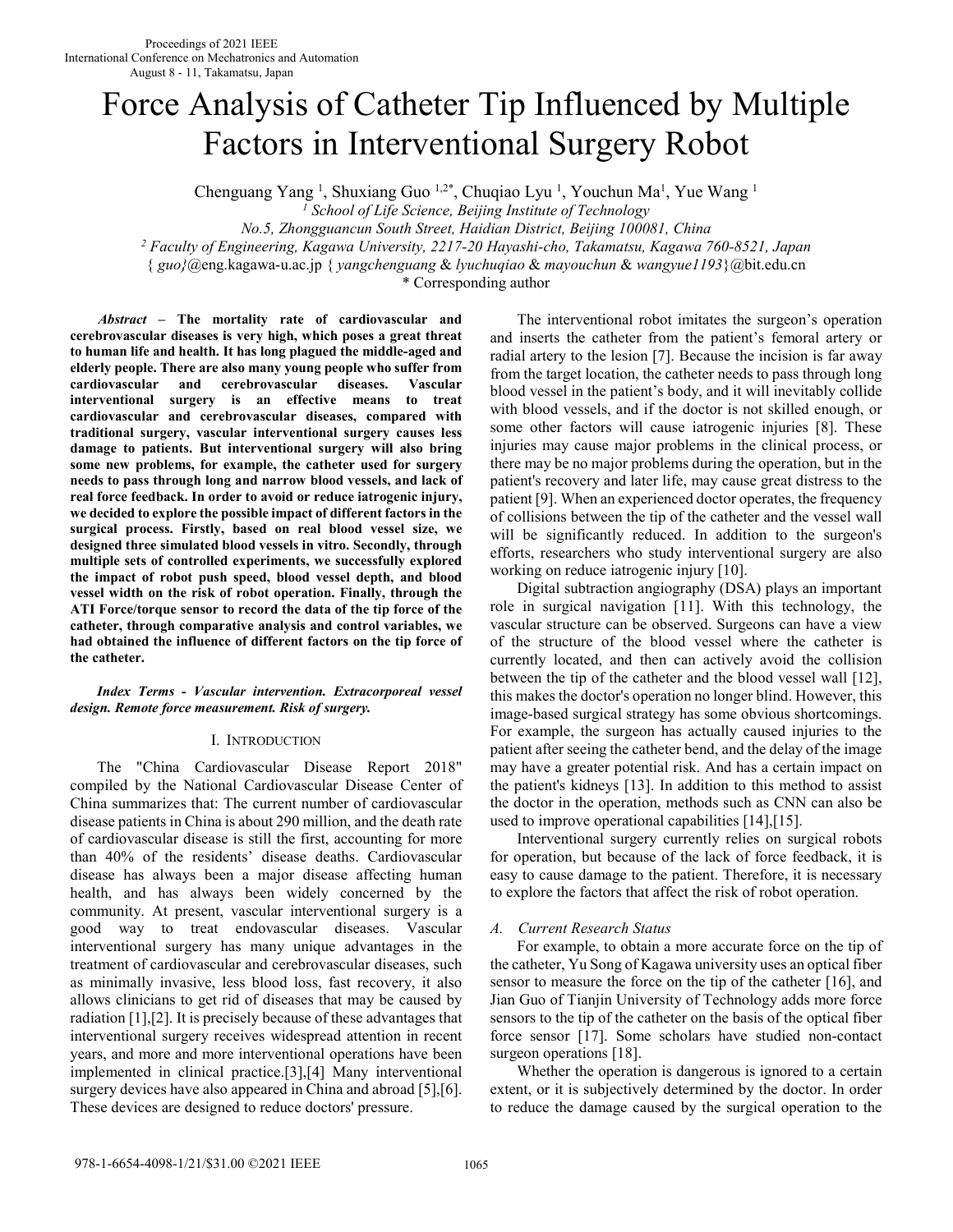patient and provide a basis for doctors to judge the danger. We decided to conduct experiments in vitro, to explore the influence of different factors on the risk of surgery. Because the catheter tip force measured in vivo will have a large deviation from the true value, this paper designs three simple in vitro blood vessels with reasonable size based on the EVE model [19], and uses the ATI Force/Torque sensor (ATI, FT17123) to directly measure the catheter tip force. The bending of the catheter during the experiment was recorded by a camera.

The second section introduces the design process of the simulate blood vessels in vitro and introduce the master-slave control system we use in this paper, this system was previously developed in our laboratory [19],[20]. The third section uses this system and three simulated blood vessels to conduct experiments, change different influencing factors to obtain the relationship between the tip force and these factors, process and analyze the experimental results. The fourth section is conclusion.

# II. SYSTEM INTRODUCTION

This section mainly introduces the master-slave equipment used in the experiment, design and realization of in vitro simulated blood vessels. The master-slave equipment including three parts: master control PC, slave manipulator and controller. The simulated blood vessels can realize multi-variables control and use the ATI Force/Torque sensor to measure the real force of the catheter tip in real time.

# *A. Experimental Platform*

 As shown in Fig.1, this is the equipment used in the experiment [21]. The overall structure is master-slave, the operator operates on the master manipulator, and the slave robot reproduces the actions of the master manipulator. In this article, the master control PC only needs to give forward, backward, and rotate instructions. Master-slave operating system is our team's previous design. The master computer sends out motion instructions, and the single-chip microcomputer controls the two motors to move forward, backward, and rotate on the slave side.

 And the clamping device drives the rotation and axial movement of the catheter. Clamp the catheter to advance, retreat and rotate. The maximum pushing distance of the slide rail is about 200mm, this article only needs to push the distance up to 70mm, therefore, the catheter does not need to be loosened in this experiment.

# *B. In Vitro Blood Vessel Phantom*

 The structure of the simulated vessel is inspired by real human blood vessels, according to the real blood vessel size, we decide to design a total of three simulation devices. In vitro vessels, we consider setting the top as a flat structure, because the upper and lower sides of the vessel are symmetrical about the horizontal plane, and the flat structure makes it easier to record dynamic images of the catheter from the top with a camera. And to be able to get the true value of the force on the tip of the catheter, we left a catheter protruding hole at the tip of the simulated blood vessel, to install the ATI sensor on the front end of the hole during the experiment [22].



Fig. 1 Overall experimental equipment.



Fig.2 Imitation of vascular vessels in vitro. A, B, C are simulated blood vessels with inner cavity radius of 15, 10, and 5 mm respectively.



Fig.3 Push plate for controlling blood vessel depth. A, B, C are push plates with radius of 15, 10, and 5mm respectively.

 We use 3D printing technology to complete the production of simulated blood vessels, as shown in Fig.2. A total of 3 devices are used for catheter force measurement. There are three sizes of inner cavity radius of 15mm, 10mm and 5mm, which can imitate different vascular environments, such as Aortic arch, Jugular vein angle, et al,

 The matching push plates are designed, and as shown in Fig.3. There are also three different push plates, the push plate matches the size of the inner diameter of the imitation of vascular vessels in vitro. The entry position and angle of the catheter have a restrictive effect on the catheter, and can realize the restriction on the length of the catheter.

 Although the device has a simple structure, but it can achieve multi-factor control variables, such as: blood vessel width, height, depth of branch vessel, insertion angle, what this paper needs to use are blood vessel width and depth. And install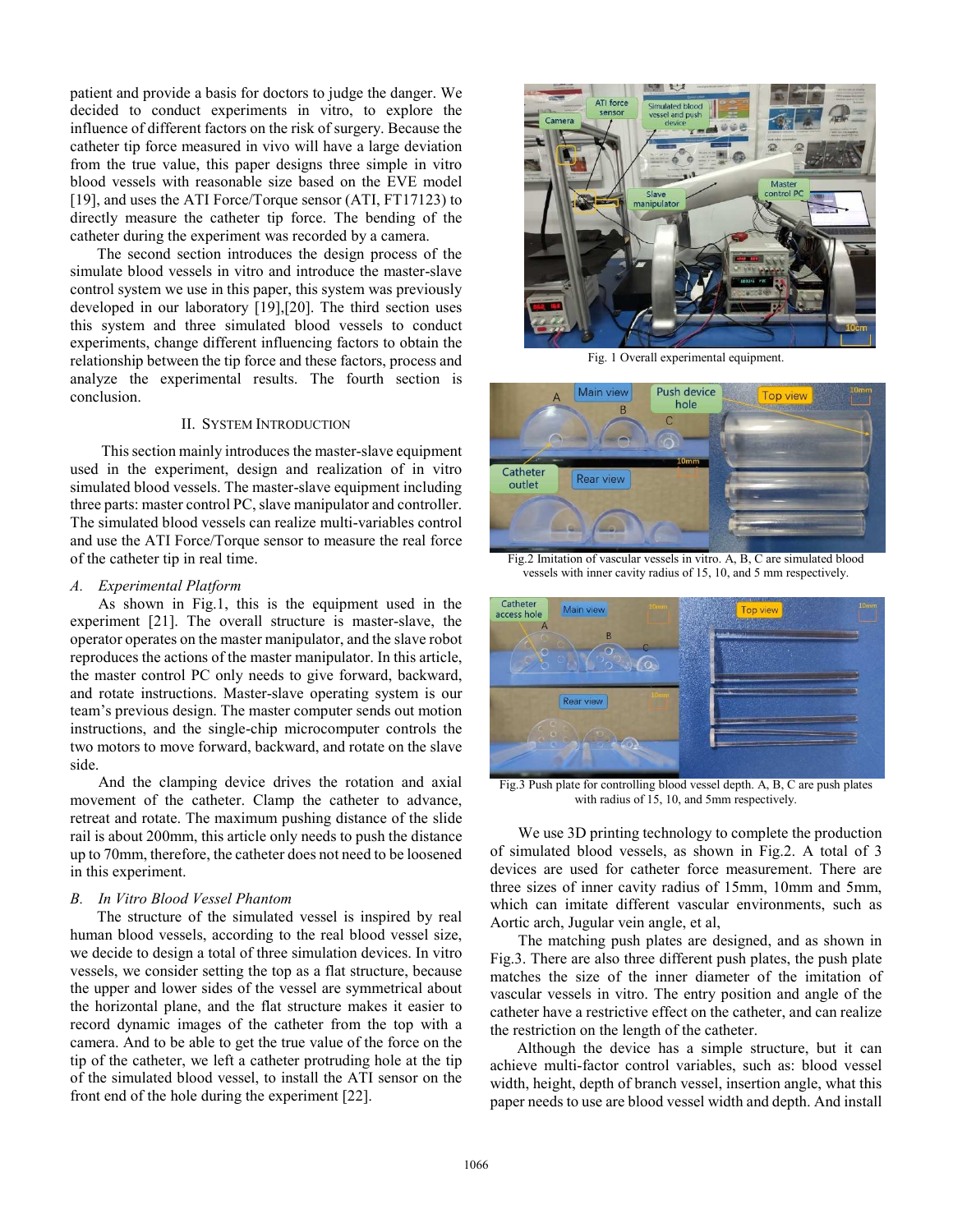a camera above the equipment to record the different shape information of the catheter in real time, the force measurement device is shown in Fig.4, the robot pushes the catheter, and the ATI sensor records the force data. The force analysis is shown in Fig.5, this experiment focuses on the tip force. The tip force is mathematically given by:

$$
F_t = F_p - F_d \tag{1}
$$

where (1),  $F_t$  is tip force measured by ATI sensor,  $F_p$  is pushing force of the slave robot,  $F_d$  is force of catheter deformation. The mathematical formula for the error of the tip force measured by the sensor is as follows:

$$
F_e = F_{ty} + F_f \tag{2}
$$

where  $(2)$ ,  $F_e$  is the error of the tip force measured by the sensor,  $F_{ty}$  is the y-axis component of the tip force,  $F_f$  is the friction force that the catheter receives in the blood vessel phantom.

 In this article, the vessel wall is idealized as a straight-tube structure, change different factors to measure the force of the catheter in vitro. In order to prevent the catheter from sliding, we installed a clamping device on ATI sensor, and the position of the fixing device and the ATI remain unchanged. Masterslave robot operating system can prevent inconsistent deformation of the catheter caused by manual operation.

# III. EXPERIMENT AND MEASUREMENT

In the previous section, we introduced design and implementation of in vitro simulated blood vessels, as well as some equipment and master-slave operating systems. The whole experiment is dynamic and multiple variables. The variables of vessel width and depth are inspired by the EVE model, which is a high-precision model that completely imitates the human body. Therefore, we selected the experimental variables one-to-one according real blood vessel. Each experiment is the result of different factors. In addition, we analyze the results of each experiment and draw the corresponding graphs.

# *A. Experimental Design*

 There are three kinds of inner cavity radius devices to simulate different kinds of blood vessels. The designed push plate can change the depth of blood vessels. The depth of all them three devices is in the dynamic range of 0-80mm, but after measuring the EVE model, we find that the depths of several blood vessel branches commonly used in interventional surgery are close to 4.3mm and 7mm, so we decide to conduct experimental explorations on these two blood vessel depths. Push plates with different diameters have different access designs, and select different access points can simulate different access angles, but this experiment only enter from the top hole.

 There are many influencing factors that can be considered for dynamic measurement. The factors considered in this experiment are: pushing distance, pushing speed and blood vessel width (here we use different vessels to achieve this goal).

 In order to prevent the instability and non-repeatability of manual operation, the power source of the pushing device used in this experiment are two motors. Motor 1 (Maxon, ECmax16) controls the rotary motion of the catheter, and motor 2 (Yaskawa, SGMJV-01ADE6S) controls the linear motion of

|               | <b>TABLE I</b>                          |             |
|---------------|-----------------------------------------|-------------|
|               | <b>CHANGE FACTORS</b>                   |             |
|               | Factors                                 | Parameter   |
|               | Three simulate blood vessel radius (mm) | 5 & 10 & 15 |
| $\mathcal{L}$ | Two simulate blood vessel depths (mm)   | 4.3 & $7$   |
| 3             | Robot pushing speed $v1$ (cm/s)         | 0.428       |
|               | Robot pushing speed $v3$ (cm/s)         | 1.283       |

Robot pushing speed v5 (cm/s) 2.132



Fig.4 The force measurement device.



Fig.5 The force analysis.

the catheter.

 We use the controlled variable method to conduct experiment, the factors we change in this experiment are as shown in Table1. Change one variable each time, and then conduct comparative analysis to conclude that the changing factors are depth, width, and speed. Please refer to section B for details of the experiment.

### *B. Result Analysis and Graphing*

 When surgeons operate the catheter, because of insufficient force feedback, doctors can only avoid injury subjectively, and lack of objective indicators to reduce injury.

 We use the method of controlled variables to compare and analyze the experimental results to obtain the influence of univariate on the force of the catheter tip. Analyzing the influence of different factors on the force of the catheter tip is of great significance and can provide a basis for doctors to operate safely.

 During the experiment, we clamp the tip of the catheter with a holding device on the ATI sensor, and use the slave robot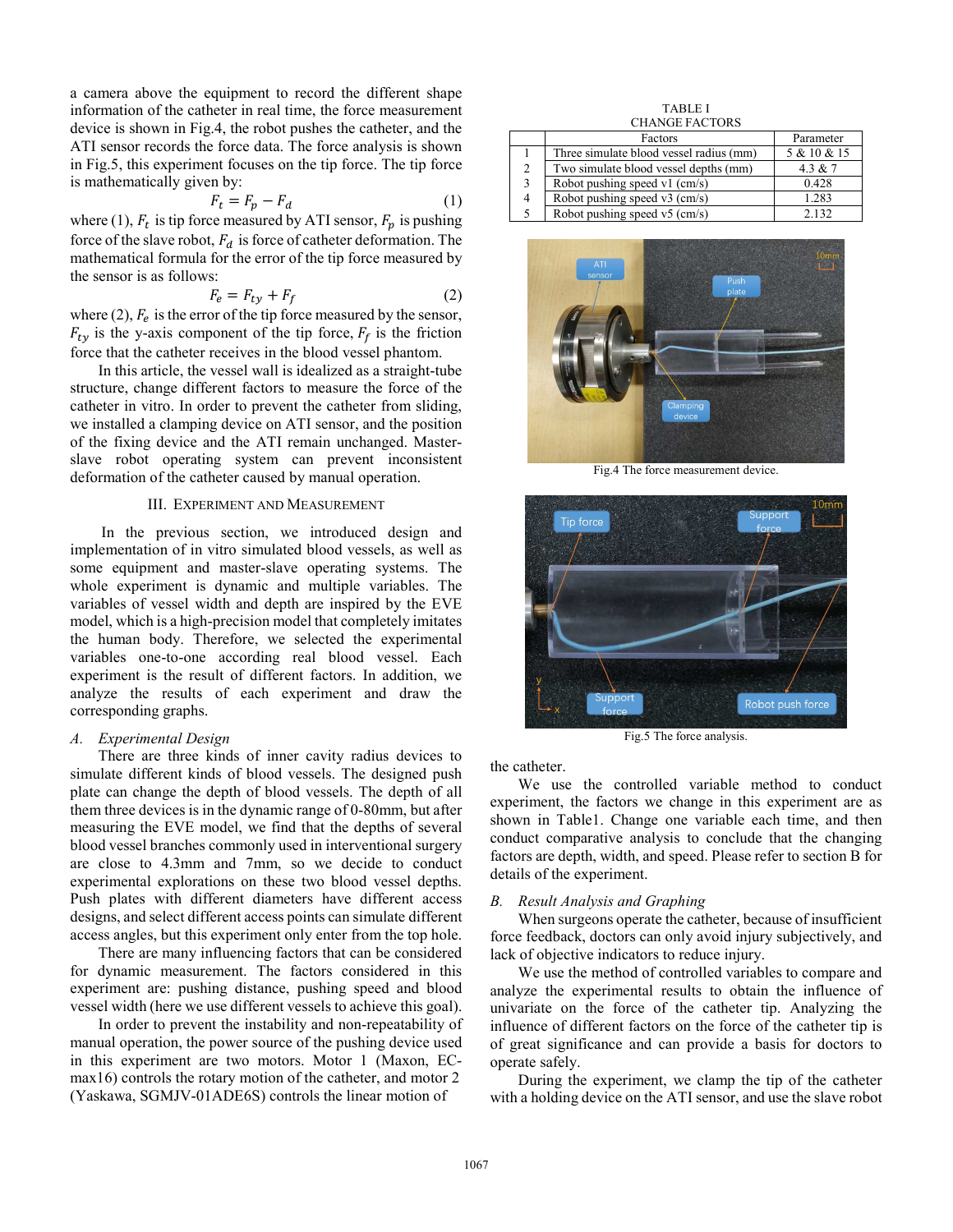to clamp the catheter forward and backward the same distance each time. Because the force generated by the vascular surgery is very small, the ATI sensor will have certain fluctuations and errors, so some experimental results have obvious abnormal data. We remove some data sets with too large deviations, and add the third comparative experiment when big errors occurred.

 The first thing we change is the width of the blood vessel, which is achieved by changing different device. The width of the blood vessel is designed based on the aortic arch and other human vasculature. There are three widths with inner cavity radius of 5mm, 10mm and 15mm.

 The depth design is also based on the depth set by the blood vessels in the human body, inspired by the thick blood vessels entering the thin blood vessels in the human body. The depth is set according to the depth of the capillaries, which is divided into two depths, 4.3mm and 7mm.

 The values recorded are too dense (about 16 values per second), so we use the Origin drawing tool (Origin 2019b 64bit) to fit the force values to obtain a more intuitive comparison effect. The actual measured value of velocity v1 is 0.428cm/s, velocity v3 is 1.283cm/s, and velocity v5 is 2.132cm/s. The following table lists the factors that changed in the experiment.

We have performed many experiments and matched the forces recorded by the ATI sensor to get the following figures. The experimental results must be sufficiently verified, so we set a verification experiment each time. But even in this case, because the force fluctuation of the is obvious, the conclusions drawn may be inconsistent. We will add a third verification when abnormal data sets appear.

 The data set obtained by changing the width at speed v3 is shown in Fig.6. According to the experimental data, we compare the maximum value of the catheter tip force, the time when the maximum value appears under different experimental conditions and impulse generated by greater than 0.4N (15mm vessel change peed is beyond 0.2N) in Table Ⅱ. According to the data set corresponding to Fig.6, because the speed of pushing the catheter is the same, the slope of the force rise remains the same. When other conditions are the same, a vessel with a radius of 10 mm wide seems to produce the greatest tip force, but the time for the greatest tip force to appear is also the latest. A vessel with a radius of 15mm width produces the smallest tip force, and the time to the maximum appears later than that of a vessel with a radius of 5mm, the conclusion drawn from the momentum is consistent with the maximum force.

 The picture drawn according to the verification data set is shown in Fig.7. The peak with a radius of 10mm is still the largest, and the radius of 5mm reaches the peak first. We add a set of verification experiments. And draw Fig.8 based on the experimental data. In this experiment, the force with a radius of 10mm is still the largest, but the time to reach the maximum is later than the 15mm vessel.

Then we decided to carry out two variable experiments of depth according to the depth of real blood vessel bifurcation. The depths are 4.3mm and 7mm respectively. After the experiment, we draw a figure as Fig.9 according to the dataset, and carry out a verification experiment, and we draw a figure base on the verification shown as Fig.10.

| TABLE II                     |  |  |  |  |  |  |
|------------------------------|--|--|--|--|--|--|
| EXPERIMENTAL DATA STATISTICS |  |  |  |  |  |  |

|                       | Factors               | Max<br>Force<br>(Absolut<br>e value) | When<br>max<br>force<br>appears<br>(s) | Impulse<br>(Absolute<br>value) |  |  |  |  |
|-----------------------|-----------------------|--------------------------------------|----------------------------------------|--------------------------------|--|--|--|--|
| Change                | $5mm-7cm-v1$          | 0.825                                | 1.992                                  | 2.800                          |  |  |  |  |
| width                 | $10mm-7cm-v1$         | 0.772                                | 5.742                                  | 4.034                          |  |  |  |  |
| at v1                 | $15$ mm- $7$ cm- $v1$ | 0.831                                | 3.867                                  | 4.240                          |  |  |  |  |
| Change                | $5$ mm- $7$ cm- $v3$  | 0.762                                | 0.523                                  | 1.378                          |  |  |  |  |
| width                 | $10mm-7cm-v3$         | 0.831                                | 1.511                                  | 2.738                          |  |  |  |  |
| at $v3$               | $15$ mm- $7$ cm- $v3$ | 0.450                                | 2.150                                  | 0.100                          |  |  |  |  |
| Change width          | $10mm-7cm-v5$         | 0.884                                | 1.170                                  | 2.114                          |  |  |  |  |
| at v5                 | $15$ mm- $7$ cm- $v5$ | 0.481                                | 0.937                                  | 0.154                          |  |  |  |  |
| 10mm vessel           | 10mm-4.3cm-<br>vl     | 0.666                                | 3.776                                  | 1.761                          |  |  |  |  |
| change depth<br>at v1 | $10mm-7cm-v1$         | 0.772                                | 5.782                                  | 4.067                          |  |  |  |  |
| 15mm vessel           | 15mm-4.3cm-<br>v1     | 0.709                                | 5.957                                  | 3.438                          |  |  |  |  |
| change depth<br>at v1 | $15$ mm- $7$ cm- $v1$ | 0.831                                | 3.893                                  | 4.268                          |  |  |  |  |
| 10mm vessel           | $10mm-7cm-v1$         | 0.771                                | 5.782                                  | 4.067                          |  |  |  |  |
| change                | $10mm-7cm-v3$         | 0.831                                | 1.534                                  | 2.779                          |  |  |  |  |
| speed                 | $10mm-7cm-v5$         | 0.884                                | 1.180                                  | 2.130                          |  |  |  |  |
| 15mm vessel           | $15$ mm- $7$ cm- $v3$ | 0.444                                | 1.341                                  | 0.797                          |  |  |  |  |
| change speed          | $15$ mm- $7$ cm- $v5$ | 0.481                                | 0.933                                  | 0.705                          |  |  |  |  |



The force value graph obtained from the two experiments both show that the catheter has a greater force at the deeper tip of the vessel, and the same is true for the maximum value shown by the dataset in table Ⅱ. Then we keep other conditions unchanged and only change the robot push speed. The experimental group of Fig.11 is shown below. In addition to the experimental group, we also conduct a verification group experiment, as shown in Fig.12. According to the data of the experimental group, when the speed is higher, the peak force will be greater, and the peak force will appear earlier.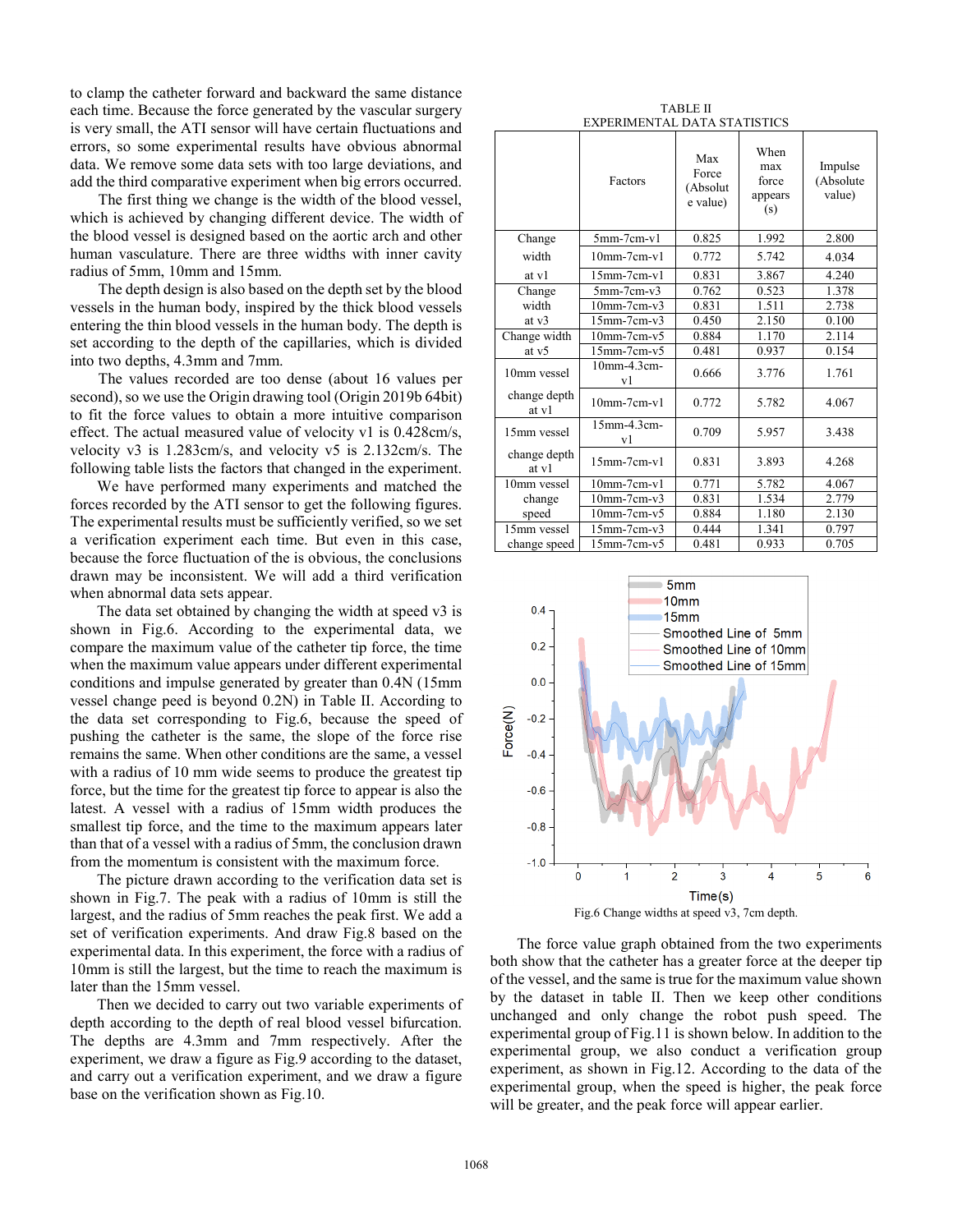





Fig.12 15mm vessel at different speeds.